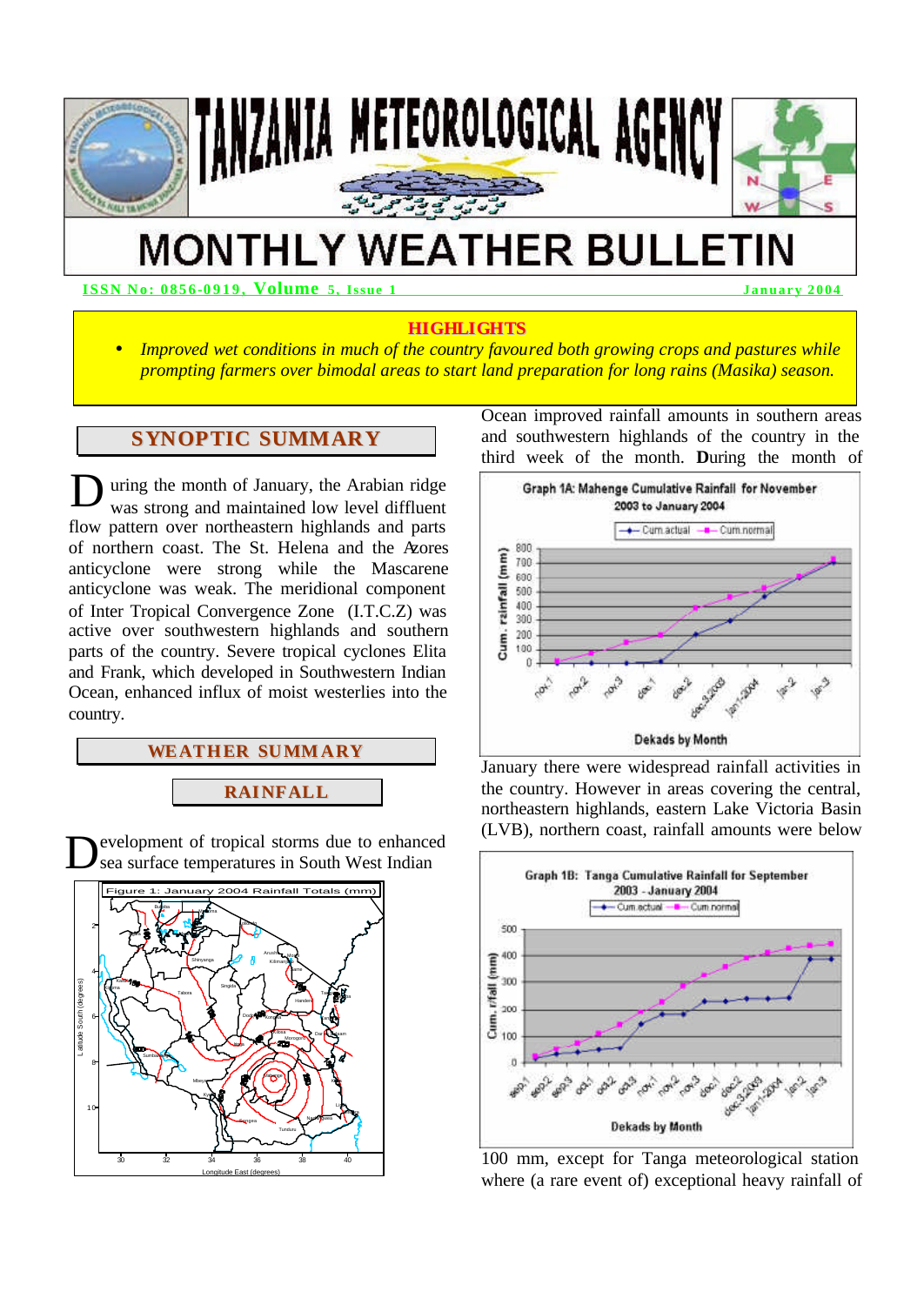#### **Volume 5, Issue 1 January 2004**

136.6 mm was recorded on  $16<sup>th</sup>$  January, although no loss was reported. Elsewhere in the southern and western sectors of the country rainfall was above 150 mm, with the highest falls of slightly above 400 mm observed in Mahenge district.

The cumulative rainfall in northeastern highlands (Arusha, Manyara, and Kilimanjaro regions), and northern coast (Ta nga, Coast, and Dar es Salaam), and the Islands of Zanzibar and Pemba continued being below normal rains for the period of September to January (Graphs 1B).

Generally in much of the country there was an increase in wet conditions.

## **MEAN AIR TEMPERATURE**

uring January the mean maximum temperature ranged slightly below 24 °C to just above 34 **D**uring January the mean maximum temperature<br>
ranged slightly below 24 °C to just above 34<br>
°C, with areas over the northern Morogoro, northern coastal belt, and Islands of Zanzibar and Pemba recording temperatures between 32 ºC to slightly above 34 ºC as indicated in Figure 2A. Figure 2A: January 2004 Mean Maximum Temperature (degrees)



The highest mean maximum values of slightly above 34 ºC were recorded in the Islands of Zanzibar and Pemba. Some areas in Mbeya and Sumbawanga recorded the lowest mean maximum values of about 24 ºC in January compared with about 26.0 ºC reported in December.

Figure 2B, on the other hand shows the mean minimum temperatures, where the range was from slightly below 16ºC to just above 24 ºC, with the lowest values recorded over the southwestern highlands including Mbeya and Sumbawanga areas, northeastern highlands (Arusha), while the highest mean minima were recorded along the coast and Islands of Zanzibar and Pemba



## **SUNSHINE HOURS**

uring the month the mean sunshine hours across the country ranged from about 5 to just above 8 hours/day as shown in Figure 3. Shorter durations (less than 6 hrs/day) of bright sunshine were experienced in areas near Lake Tanganyika, west of LVB, southwestern highlands and southern regions, D



while Mahenge recording the lowest values of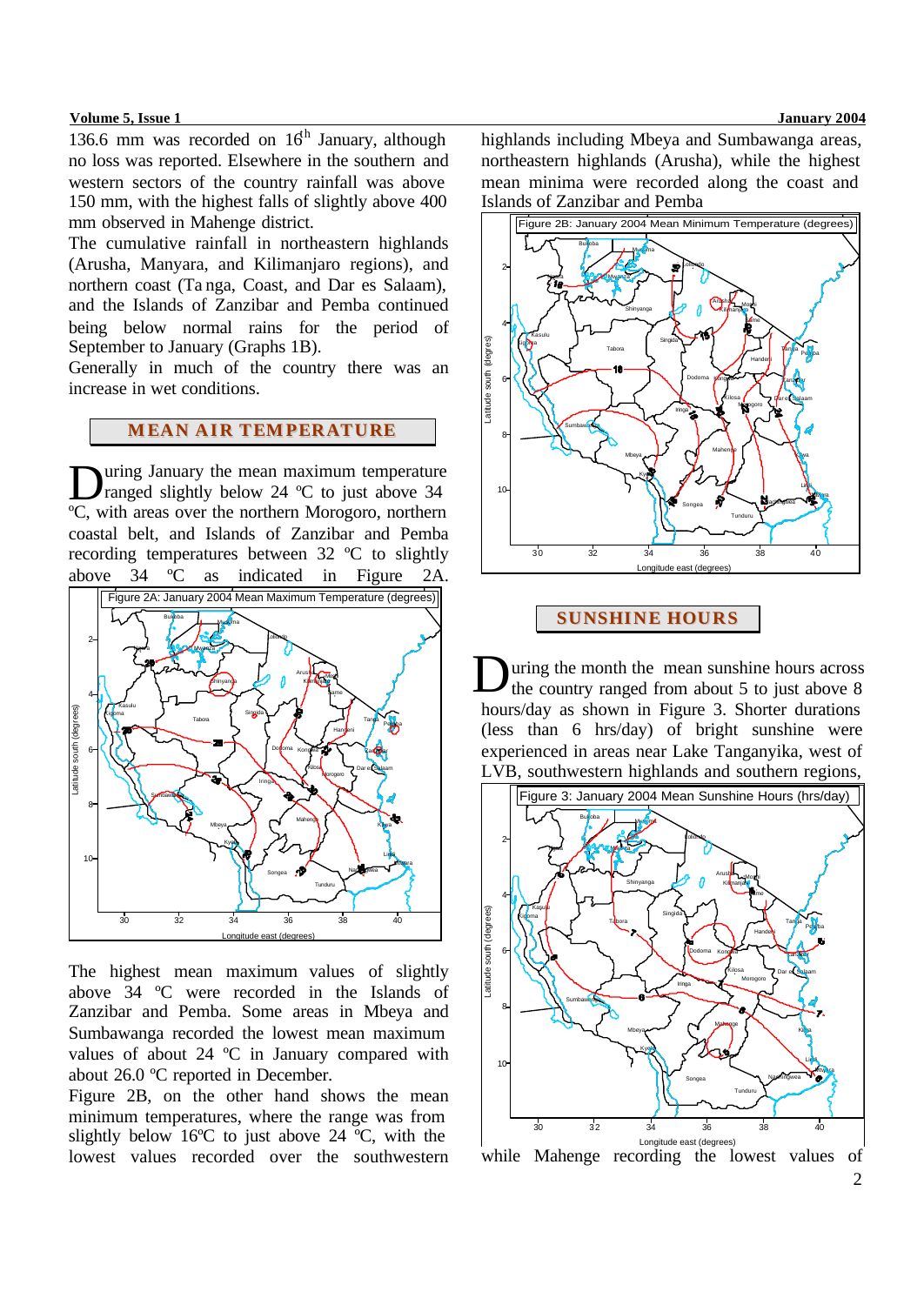### **Volume 5, Issue 1 January 2004**

slightly below 5 hrs/day. Elsewhere, bright sunshine was between 7 hrs/day to slightly above 8 hrs/day, with the highest mean value recorded in Dodoma, Kilimanjaro and Tanga regions, and the islands of Zanzibar and Pemba.

# **MEAN DAILY WINDSPEED**

Mean wind speeds across the country ranged<br>
Mean about 3 to just above 10 km/hr as shown **I** from about 3 to just above 10 km/hr as shown in Figure 4. Northeastern highlands (Same) recorded the highest wind speeds of up to slightly above 10 km/hr, while Singida in the central areas recorded the minimum value of about 3 km/day.



Generally, the country experienced lower winds in January compared to December.

## **SATELLITE INFORMATION**

catellite information on vegetation greenness **S**during the month is indicated by Normalized Difference Vegetation Index (NDVI) for the second and third dekad of January as shown in Figure 5A and 5B. Figure 5B shows higher indices, indicating that from the middle towards the end of the month the greening had increased in much of the country, due to improved rainfall activities. However, other areas of Shinyanga, Manyara, Arusha, Singida, Dodoma, Iringa, and eastern Mbeya depict low values of the vegetation greening level, as the greening recovery of the vegetation had been slow in these areas due to prolonged effects of severe soil moisture deficits that resulted from prolonged dry weather.



**Fig. 5A: Spot NDVI January 11-20 Fig. 5B: Spot NDVI January21-31** 



**Fig. 6A: CCD January 01-10 Fig. 6B: CCD January 11-20**

The 10-day Cold Cloud Durations (CCD) pictures for the first and second dekad of the month show much improvement in rainfall activities over the entire country. However very significant improvement was in the northeastern highlands and northern coast where the changes were from  $0.5$ hrs during the first dekad to between  $11 - 60$  hrs during the middle of the month. Many hours (greater than 100 hrs) of cold clouds were reported over areas in the western, southwestern, and southern sectors of the country as shown in Figures 6A and 6B. Severe tropical cyclones Elita and Frank which developed in Southwestern Indian Ocean enhanced influx of moist westerlies into the country thus increasing rainfall prospects in most parts of the country as depicted in Figure 6B, where CCDs increased towards the middle of the month.

## **AGROMETEOROLOGY**

The rainfall recorded in the northeastern and<br>eastern zone during the second and third dekad eastern zone during the second and third dekad improved soil moisture conditions in these areas, which brought a relief to perennials and pastures,